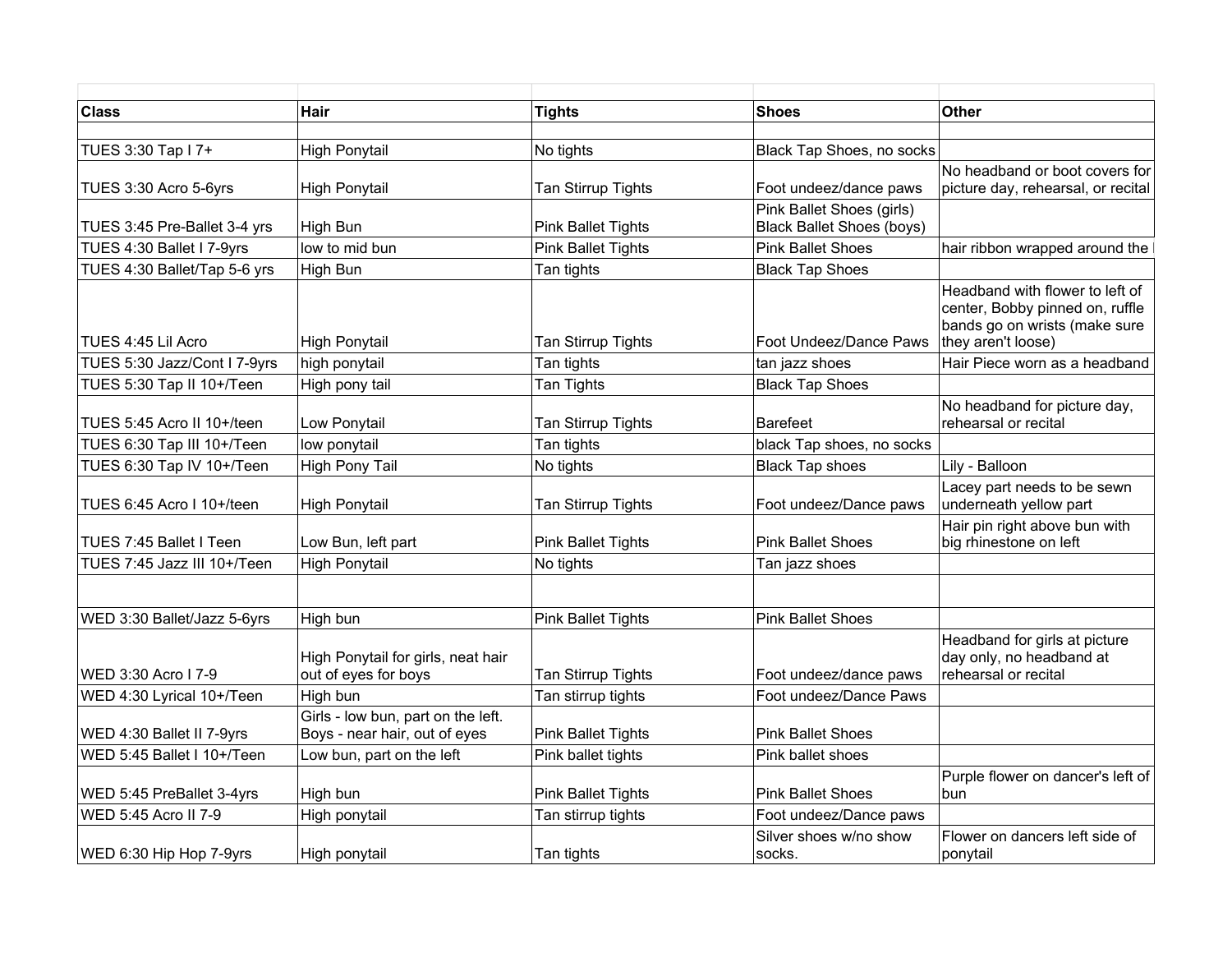| WED 6:45 Pointe I 10+/Teen                                | Low bun, part on the left                                             | Pink Ballet Tights        | <b>Pink Pointe Shoes</b>                        |                                                                          |
|-----------------------------------------------------------|-----------------------------------------------------------------------|---------------------------|-------------------------------------------------|--------------------------------------------------------------------------|
| WED 7:30 Ballet II 10+/Teen                               | Low Bun, part on the left                                             | <b>Pink Ballet Tights</b> | <b>Pink Ballet Shoes</b>                        |                                                                          |
| WED 7:30 Ballet III 10+/Teen                              | Low bun, part on the left                                             | <b>Pink Ballet Tights</b> | <b>Pink Ballet Shoes</b>                        |                                                                          |
|                                                           |                                                                       |                           |                                                 |                                                                          |
| THURS 3:45 Pre-Ballet 3-4yrs                              | <b>High Bun</b>                                                       | <b>Pink Ballet Tights</b> | <b>Pink Ballet Shoes</b>                        | Flower on right side of bun                                              |
| THURS 3:30 Ballet/Tap 5-6yrs                              | <b>High Ponytail</b>                                                  | Tan tights                | <b>Black Tap Shoes</b>                          | Bow center top of ponytail                                               |
| THURS 3:30 Hip Hop 7-9 yrs                                | <b>High Ponytail</b>                                                  | No tights                 | Tan Jazz shoes                                  | Jacket kept closed. No<br>tummies out.                                   |
| THURS 4:45 Creative Dance 3-                              |                                                                       |                           | Pink Ballet Shoes(girls),                       |                                                                          |
| 4yrs                                                      | High ponytail                                                         | <b>Pink Ballet Tights</b> | black jazz shoes(boys)                          | Bow center top of ponytail                                               |
| THURS 4:30 Tap II 7-9 yrs                                 | Low Ponytail                                                          | Tan Tights                | <b>Black Tap Shoes</b>                          | Hat worn on the right side                                               |
| THURS 4:30 Hip Hop 10-12 yrs                              | Dancer's Choice                                                       | No tights                 | White sneakers                                  | w/ white no-show socks                                                   |
| THURS 5:30 Ballet I 10-12yrs                              | High Bun                                                              | <b>Pink Ballet Tights</b> | <b>Pink Ballet Shoes</b>                        | Flower on right side of bun                                              |
| THURS 5:30 Ballet/Hip Hop 5-<br>6yrs                      | Double Pigtails                                                       | Tan tights                | Tan Jazz Shoes                                  | Purple bows in front of two<br>pigtails.                                 |
| THURS 6:45pm Hip Hop Teen                                 | French braid if possible                                              | Tan tights                | <b>Black combat boots</b>                       |                                                                          |
| THURS 6:45 Jazz/Cont II 7-9yrs Mack: Whatever you want :) | Low ponytail, dancer's left part,<br>barrette on the top of ponytail. | Tan tights                | Girls: Tan Jazz shoes<br>Boys: Black Jazz shoes | Red bow in middle of waist.<br>Wear red gloves.                          |
| THURS 6:45 Jazz/Cont I 10-<br>12yrs                       | Low ponytail, dancer's left part,<br>barrette on the top of ponytail. | Tan tights                | Tan Jazz Shoes                                  | Red bow in middle of waist.<br>Wear red gloves.                          |
| THURS 7:45 Jazz/Cont II<br>$10+$ /Teen                    | Low Ponytail parted on the left                                       | Tan tights                | Tan Jazz Shoes                                  | Headpiece on the right                                                   |
| THURS 7:45 Jazz/Cont 1<br>$10+$ /Teen                     | Low Ponytail parted on the left                                       | Tan tights                | Tan Jazz Shoes                                  | Flower on the right side of<br>ponytail                                  |
| FRI 3:45 Jazz/Cont I 10+/Teen                             | High ponytail                                                         | Tan tights                | Tan jazz shoes                                  | Headband tied around ponytail                                            |
| FRI 3:45 Ballet 1 7-9yrs                                  | Low to mid Bun                                                        | <b>Pink Ballet Tights</b> | <b>Pink Ballet shoes</b>                        | hair ribbon wrapped around the<br>bun.                                   |
| FRI 4:45 Modern                                           | Low ponytail parted on the left                                       | Tan tights (optional)     | <b>Barefeet</b>                                 |                                                                          |
| FRI 4:45 Jazz/Cont I 7-9yrs                               | Low Ponytail                                                          | Tan tights                | Girls: Tan Jazz Shoes                           | Hair Piece worn as a headband                                            |
| FRI 5:45 Hip Hop/Tap 5-6yrs                               | <b>High Ponytail</b>                                                  | No tights                 | <b>Black Tap Shoes</b>                          |                                                                          |
|                                                           |                                                                       |                           |                                                 |                                                                          |
| SAT 9:45 Ballet I 7-9yrs                                  | High bun                                                              | Pink ballet tights        | Pink ballet shoes                               | Headpiece on the right side of<br>bun                                    |
| SAT 9:45 Acro I 7-9                                       | <b>High Ponytail</b>                                                  | Tan Stirrup Tights        | Foot undeez/Dance paws                          | Headband for picture day only,<br>no headband at rehearsal or<br>recital |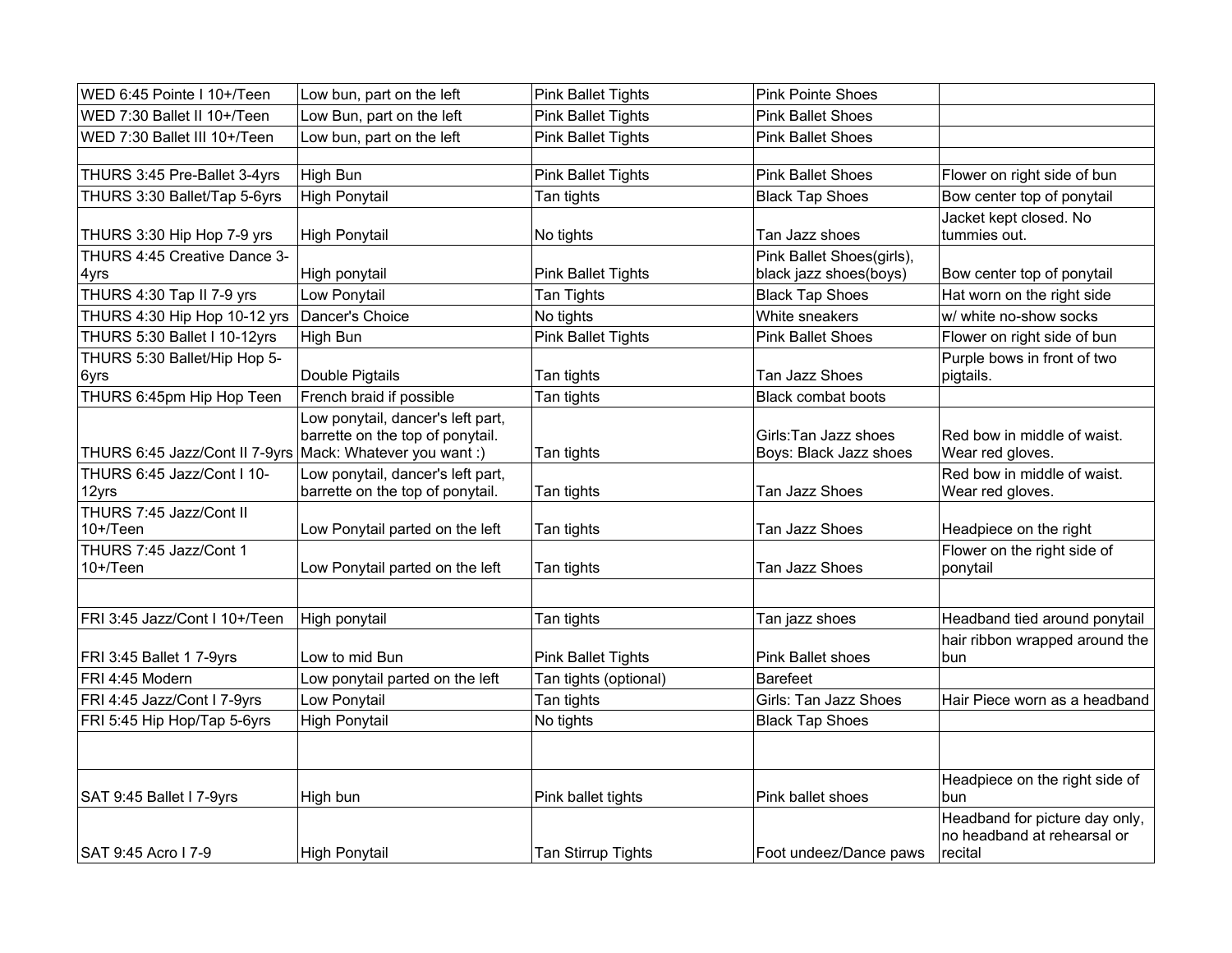| SAT 10:00 Pre-Ballet 3-4yrs                 | High Bun                   | <b>Pink Ballet Tights</b>         | <b>Pink Ballet Shoes</b>                            | Flower on the left side of bun                                       |
|---------------------------------------------|----------------------------|-----------------------------------|-----------------------------------------------------|----------------------------------------------------------------------|
| SAT 10:45 Tap I 7-9yrs                      | Low pigtails               | Tan Tights                        | Black tap shoes                                     | White ribbons on each pigtails.<br>Scarf tie around neck.            |
| SAT 10:45 Ballet/Tap 5-6yrs                 | High Ponytail              | Tan Tights                        | <b>Black Tap Shoes</b>                              | Headpiece to be decided                                              |
| SAT 10:45 Acro III 10+                      | Low bun, part on the left  | Tan Stirrup Tights                | Barefoot                                            | Lace needs to be sewn onto<br>the bottom half of leotard             |
| SAT 11:45 Ballet II 7-9yrs                  | Low Bun                    | <b>Pink Ballet Tights</b>         | Pink Ballet Shoes                                   | Headpiece on the right side of<br>the bun                            |
| SAT 11:45 Acro IV 10+                       | Low Ponytail, part on left | No Tights                         | <b>Barefoot</b>                                     |                                                                      |
| SAT 12:00 Ballet/Jazz 5-6yrs                | High bun                   | Pink ballet tights                | Pink ballet shoes                                   | Wear tutu. Flower on the right<br>side of bun                        |
| SAT 1:00 Improv Dance 7+                    | dancers choice             | No Tights                         | Barefoot                                            | Black bra to be worn under<br>jumpsuit                               |
| SAT 1:00 Acro 5-6yrs                        | <b>High Ponytail</b>       | Tan Stirrup Tights                | Foot undeez/Dance paws                              | No headband or boot covers for<br>picture day, rehearsal, or recital |
|                                             |                            |                                   |                                                     |                                                                      |
| SUN 9:15 Pre-Ballet 3-4yrs                  | High bun                   | Pink ballet tights                | Pink ballet shoes                                   |                                                                      |
| SUN 10:00 Tap I 10+/Teen                    | low bun, right side part   | tan tights                        | black tap shoes                                     | Don't un-knot necklace, head<br>piece with feather in front          |
| SUN 10:00 Ballet I 7-9yrs                   | High bun                   | Pink ballet tights                | Pink ballet shoes                                   | Wear tutu and headband                                               |
| SUN 10:15 Lil Hip Hop 3-4yrs                | High Ponytail for girls.   | no tights                         | Girls: Tan Jazz shoes<br>Boys: Black Jazz shoes     |                                                                      |
| SUN 11:00 Jazz/Cont 7-9yrs                  | High Ponytail              | Tan shimmer tights                | tan jazz shoes                                      | Wrist bands, and scrunchie in<br>pony tail                           |
| SUN 11:00 Jazz/Hip Hop 5-6yrs High Ponytail |                            | No tights                         | Girls: Tan Jazz shoes<br>Boys: Black Jazz shoes     |                                                                      |
| SUN 11:00 Ballet I Teen                     | High bun                   | Pink ballet tights                | Pink ballet shoes                                   | Tiara center top of bun                                              |
| SUN 12:00 Jazz/Cont I<br>$10+$ /Teen        | low bun, right side part   | tan tights                        | Tan Jazz Shoes                                      | Headband                                                             |
| SUN 12:00 Hip Hop 7-9yrs                    | Hair down to wear with hat | Girls: Tan tights Boys: no tights | Girls: Tan Jazz shoes<br>Boys: Black Jazz shoes     |                                                                      |
| SUN 12:00 Creative Dance 3-<br>4yrs         | High ponytail              | <b>Pink Ballet Tights</b>         | Pink Ballet Shoes(girls),<br>black jazz shoes(boys) | Bow center top of ponytail                                           |
| SUN 1:00 Ballet/tap 5-6yrs                  | high bun                   | tan tights                        | black tap shoes                                     |                                                                      |
| SUN 1:00 Hip Hop 10+/Teen                   | High ponytail              | No tights                         | Tan Jazz Shoes                                      |                                                                      |
| SUN 2:00 Ballet II 10+/Teen                 | High Bun                   | <b>Pink Ballet Tights</b>         | Pink Ballet Shoes                                   | Tiara center top of bun. Wear<br>arm poufs.                          |